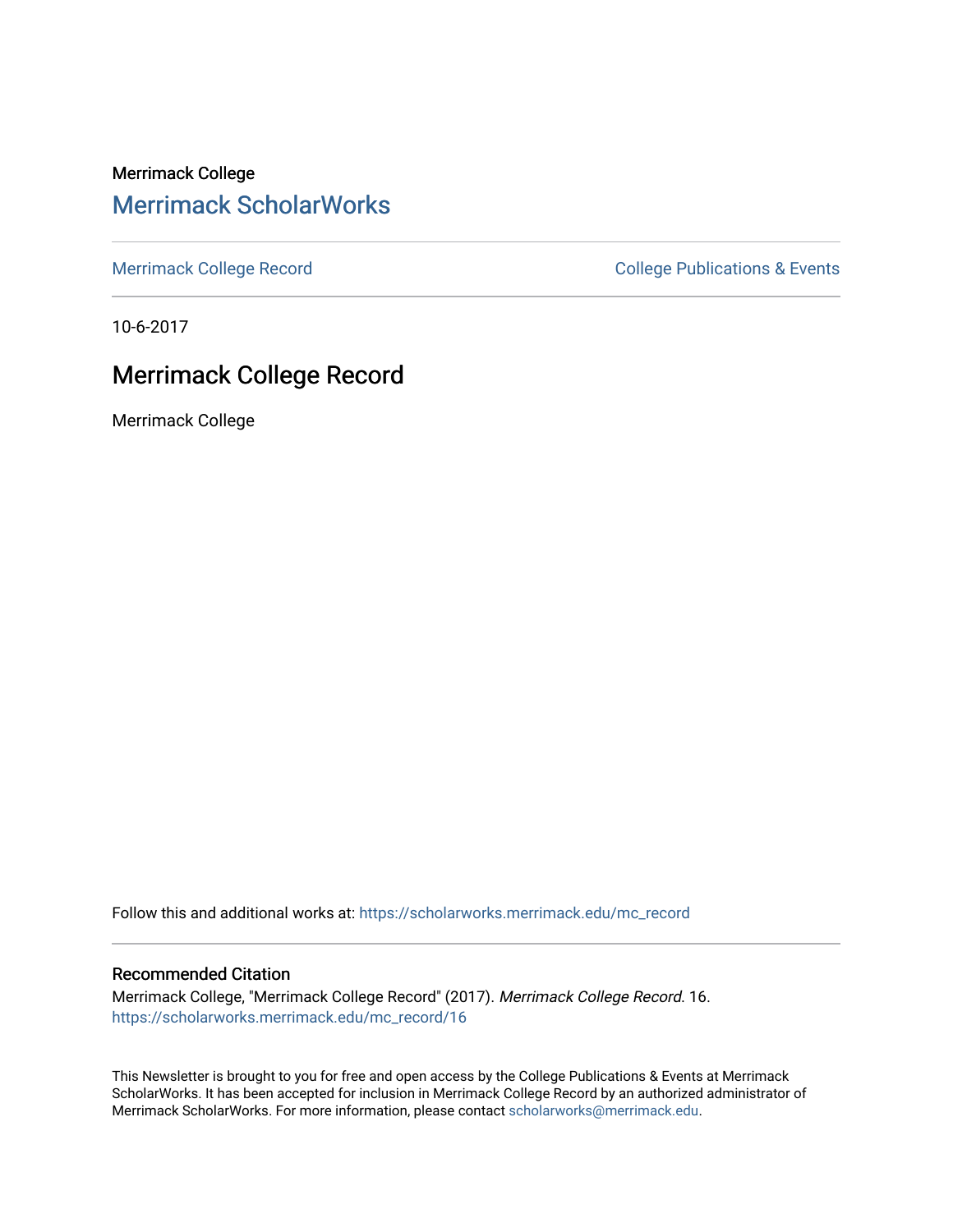

**October 6, 2017**

#### www.merrimack.edu

## **Merrimack Rises in U.S. News Rankings**

On the 2017 list of U.S. News Best Regional Universities, Merrimack climbed to #56 out of nearly 190 schools in the North region. This recognition is further evidence of the pivotal achievements that have been made by Merrimack College and its community.

"We anticipate Merrimack's presence in the higher education realm to only improve as the college continues to expand academic offerings as well as the facilities on campus," said Christopher E. Hopey, president of Merrimack College. "Gaining a spot in this year's ranking reflects the growth we have made to date and will continue to make for years to come."

The institutions included on this list provide a full-range of undergraduate majors and master's programs, with few or no doctoral programs. Across four regions of the country — North, South, Midwest and West — the list ranks 659 schools.

*"Gaining a spot in this year's ranking reflects the growth we have made to date and will continue to make for years to come."*

This ranking adds to Merrimack's growing list of honors in recent years. Others include: U.S. News Best Regional Colleges North 2016, U.S. News Best Colleges Engineering Programs 2016, U.S. News Best Colleges for Veterans 2016, Princeton Review Best College in the Northeast 2016, and Money Magazine's Best Colleges 2015–16. See a complete list of recognitions at merrimack.edu/about/ recognition-rankings.



*Left to right: Marybeth McInnis H'17 of the O'Brien Foundation, President Christopher E. Hopey, Cheryl Lucas and Jack Boyce '81 celebrating the donors at the Evening of Gratitude.* 

## **Merrimack Thanks Donors with "Evening of Gratitude"**

Merrimack College celebrated the institution's most generous donors on September 14 with the "Evening of Gratitude" ceremony. Each donor was recognized for their contribution to the Together for Good campaign – the largest fundraising effort in Merrimack's history with a goal of reaching \$50 million.

Donors recognized during the ceremony include:

Andrea '79 and Kenneth Robertson Bruce A. '79 and Sandra Bouchard David '81 and Joni Schelzi Dennis J. '77 and Norma J. Leonard Frank '62, H'62 and Henriette Girard James C. '75 and Christine M. Zampell '75 John K. '73 and Deborah Pasini Kevin J. '89 and Karen Lucey Lee D. Slattery '81 Mary Gorham Franco '81 and Michael J. Franco '81 Mary Lou Casey Seidner '90 and Marc Seidner

"Gratitude is a two-way street," said President Christopher E. Hopey, Ph.D. addressing the nearly 300 attendees. "As alumni and benefactors, you are grateful to Merrimack for the experiences and opportunities it has afforded you. So, in turn, the College takes this opportunity to publicly express our gratitude to all of you."

Maryann T. '81 and John T. Boyce '81 Michael '92 H'17 P'17 Chairman and Kerridan Crowe P'17 O'Brien Foundation and Marybeth McInnis H'17 Paul L. and Joyce A. Mucci P'07 PROCON (Jim Loft & Lance Bennett, Co-Presidents) Robert '71 and Kathleen Zatta Robert W. Forman '89 The Merrimack Society The Wenzel Society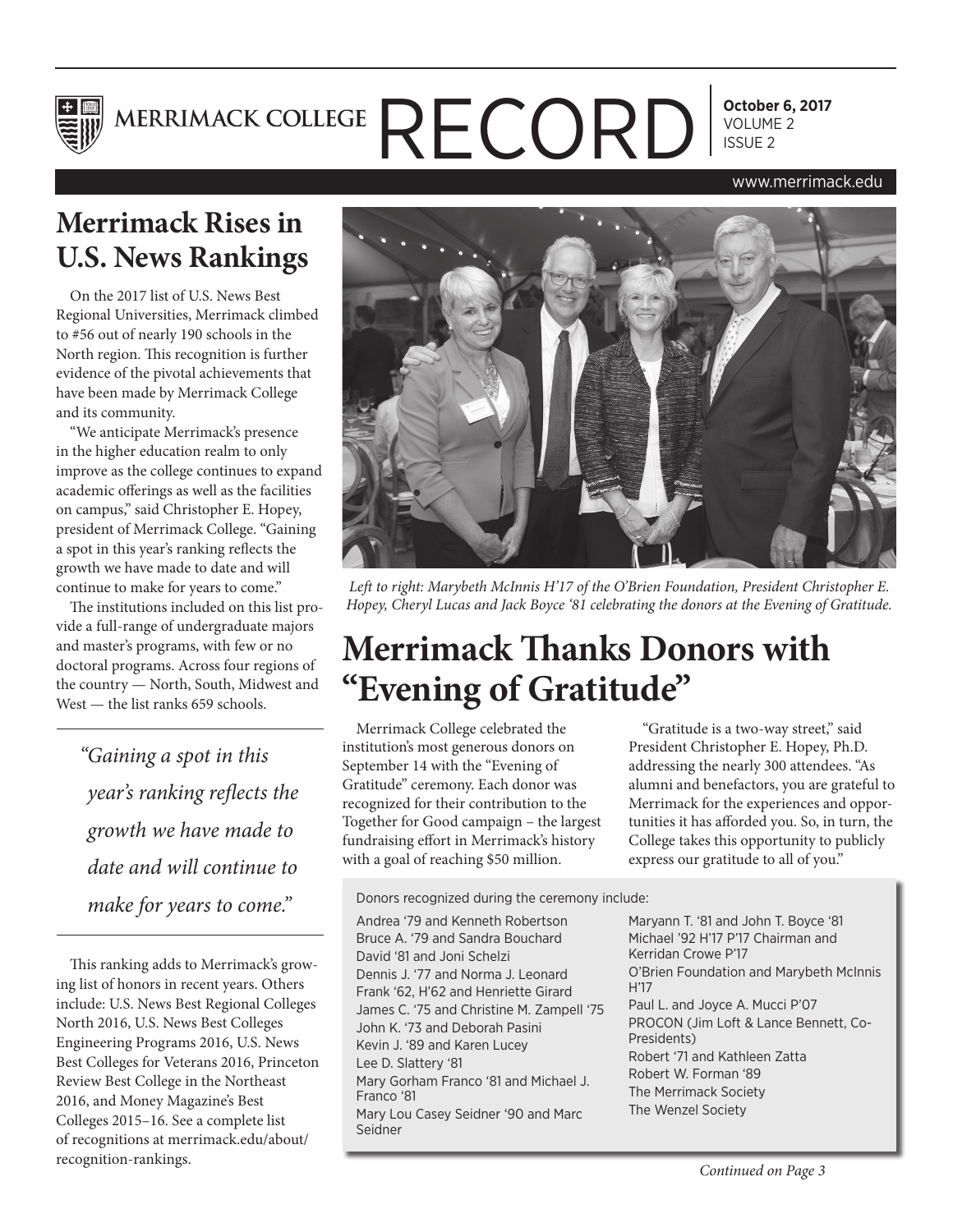# **Kyle McInnis Leading Newly Formed School of Health Sciences**

Kyle McInnis has been named dean of the newly formed School of Health Sciences.

"Kyle has already done — and will continue to do — great things for the college in the field of health sciences," said President Christopher E. Hopey, Ph.D. "We are excited to have him as dean of such an important and constantly growing part of our academic offerings."

The program was a department in the School of Science and Engineering and had about 175 students when McInnis joined Merrimack as associate dean six years ago. Health Sciences now has about 15 faculty members and about 560 students, including about 100 graduate students.

"Over the past five-plus years we've

experienced significant growth both in student enrollment at the graduate and undergraduate levels," McInnis said. "We've also developed many new academic programs, hired new faculty, and taken many initiatives."

Establishing Health Sciences separately from the School of Science and Engineering raises both the school's and college's profiles, he said. As the dean he is responsible for developing and setting the school's strategic direction as well as mentoring faculty and staff, McInnis said. His goal is to create and strengthen an



environment that will help the school progress in reputation and enrollment.

McInnis has led in the planning for new facilities and equipment resources for teaching, learning and research since his arrival at Merrimack. He has also secured \$1.6 million in research funding from the prestigious Robert Wood Johnson Foundation for his nationally acclaimed Active Science program to help underserved children.

He previously was on faculty and was chairman of Exercise and Health Sciences at UMass Boston.

Health science is the application of science to improve the health of individuals and communities. Graduates are prepared to work in hospitals, non-profit organiza-

tions, government agencies, schools, and public health or administration. Most of Merrimack's students are interested in working as physical therapists, physicians assistants and nursing, McInnis said. Others want to work in human performance, such as strength coaching and athletic training; public health and health promotion, and nutrition.

"Many are actually very interested in working in the business side of health care for companies such as Blue Cross Blue Shiled and Partners Healthcare," he said.

# **Upcoming Lectures Across Campus**

During the fall semester, Merrimack will offer the following lectures and keynote addresses covering a variety of topics. Mark your calendars!

#### **Events at The Writers House**

**Thursday, October 12 at 12:00 p.m.** "Integration Nation: Immigrants, Refugees and America at Its Best" — book discussion with author Susan Eaton, Center for Advancement of Philanthropy at Brandeis University

**Tuesday, October 24 at 4:00 p.m.**  "The Unspeakable: And Other Subjects of Discussion" book discussion with author Meghan Daum, Fall Writer-in-Residence

**Tuesday, November 14 at 4:00 p.m.** "Beyond Words: What Animals Think and Feel" — book discussion with author Carl Safina, writer and conservationist

### **Spirituality Lecture Series**

(all at Stevens Auditorium, Cushing Hall)

**Tuesday, October 17 at 7:00 p.m.** "Spirituality and Music" with Professor Laura Pruett, associate professor/chair, Visual and Performing Arts

#### **Tuesday, November 14 at 7:00 p.m.**

"How Photography Can Be Used to Understand the Universe" — with Kevin Salemme, director, Media Instructional Services

#### **Tuesday, December 5 at 7:00 p.m.**

"Islamic Spirituality" — with Chaplain Shareda Hosein

The Merrimack College Record is published biweekly during the academic year, and monthly in June, July and August, by the Office of Communications.

> **President Christopher E. Hopey** Publisher

**Bethany LoMonaco** Editor lomonacob@merrimack.edu

Send submissions and story ideas to record@merrimack.edu.

RECORD

MERRIMACK COLLEGE

During his remarks, President Hopey reported that the Together for Good campaign has raised more than \$42 million to date, with approximately \$14 million being raised since its public launch last fall.

"Holding a ceremony like this is important in the life of an institution. Such a ceremony is how a college marks its significant milestones," said Hopey. "This ceremony demonstrates the love and support of our donors – those who have propelled the largest fundraising effort in the college's history that will make lasting and meaningful impacts on current and future generations."

The ceremony included the recognition of several leading donors whose contributions to the Together for Good campaign have been instrumental in reaching this important milestone in the campaign.

In addition, the evening hosted two individuals who were inducted into the inaugural Distinguished Alumni Hall of Fame due to their generous gifts that have been most impactful to the college over time. The first, former Chairman of the Board, Frank Girard '62 and his wife Henriette were recognized as becoming the first major benefactors of academics at Merrimack. Mr. Girard was honored for his gift to enhance the Girard School of Business as well as ensure professional opportunities for its students including leading up to its new home now in the newly built Crowe Hall.

Board Chairman, Michael Crowe '92 H'17 P'17 and his wife Kerridan P'17, were honored for bestowing the largest gift in the college's history that lead to the naming of the newest academic building on the institution's campus. Chairman Crowe was thanked for his strategic partnership, advice and vision for the growth of Merrimack College. "Generations of Merrimack students will learn, grow and find their paths to success in this facility and the college is deeply grateful for the Crowe's support," concluded Hopey. The evening culminated with the official ribbon cutting of Crowe Hall.

## **Evening of Gratitude**

#### *Continued from Page 1*

#### **Correction**

In the September 13, 2017 issue of the Record, in the article "Faculty Ranks Continue to Strengthen" Dan Vlahos' credential should read M.F.A.

## **Leadership Changes Across Campus Will Better Align Institutional Goals**

Merrimack has instituted several organizational changes to ensure the college is best positioned to meet key goals outlined in the Agenda for Distinction, President Hopey has announced.

Over the summer, college leadership recommended several changes to the President that would better align the academic, admission and student life framework. The changes are focused in student recruitment and retention, financial aid, and mission and ministry — areas critical to Merrimack's success in today's extremely competitive higher-education market.

"It's imperative that we identify ways to maintain a competitive edge in the recruitment and retention of students," Hopey said. "That starts with putting a highly functioning and coordinated administrative structure in place."

In an effort to better align the college's academic and mission priorities, the Office of Mission and Ministry, led by Father Raymond Dlugos, O.S.A, will now be working under the Office of the Provost to integrate academic goals with mission and ministry. This realignment will enhance the overall student experience and enliven Merrimack's mission of enlightening minds, engaging hearts and empowering lives through the inspiration of the Catholic faith and the Augustinian tradition.

A second key move involves merging the college's enrollmentmanagement and student-affairs functions into a new unit called the Division of Enrollment Management and Student Affairs, to be led by a newly hired vice president, Tony Erwin, formerly associate vice president for enrollment and dean of student financial services at Northeastern University. Erwin brings nearly 20 years' experience in the fields of student financial aid, employment, billing and enrollment management.

"Like many schools, we are trying to gain efficiency but most importantly, erase any disjoints between admissions and student affairs in order to make the student experience as seamless as possible," said Hopey. "The ideal would be to create a synergy between the college's admissions and student-affairs functions in order to seamlessly transition students to Merrimack. "Tony is a very seasoned and highly regarded professional who

will help greatly in this respect." said Hopey.

Reporting to Erwin will be Darren Conine, who has been promoted to associate vice president of enrollment and dean of admission, and Allison Gill, associate vice president of student affairs and dean of students, and their respective staffs.

Erwin brings a wealth of experience in financial-aid modeling, the engine that drives much of the recruitment and retention process. During the 2017-18 academic year, Merrimack will spend more than \$62 million on student financial aid — the largest single line in the institution's budget.